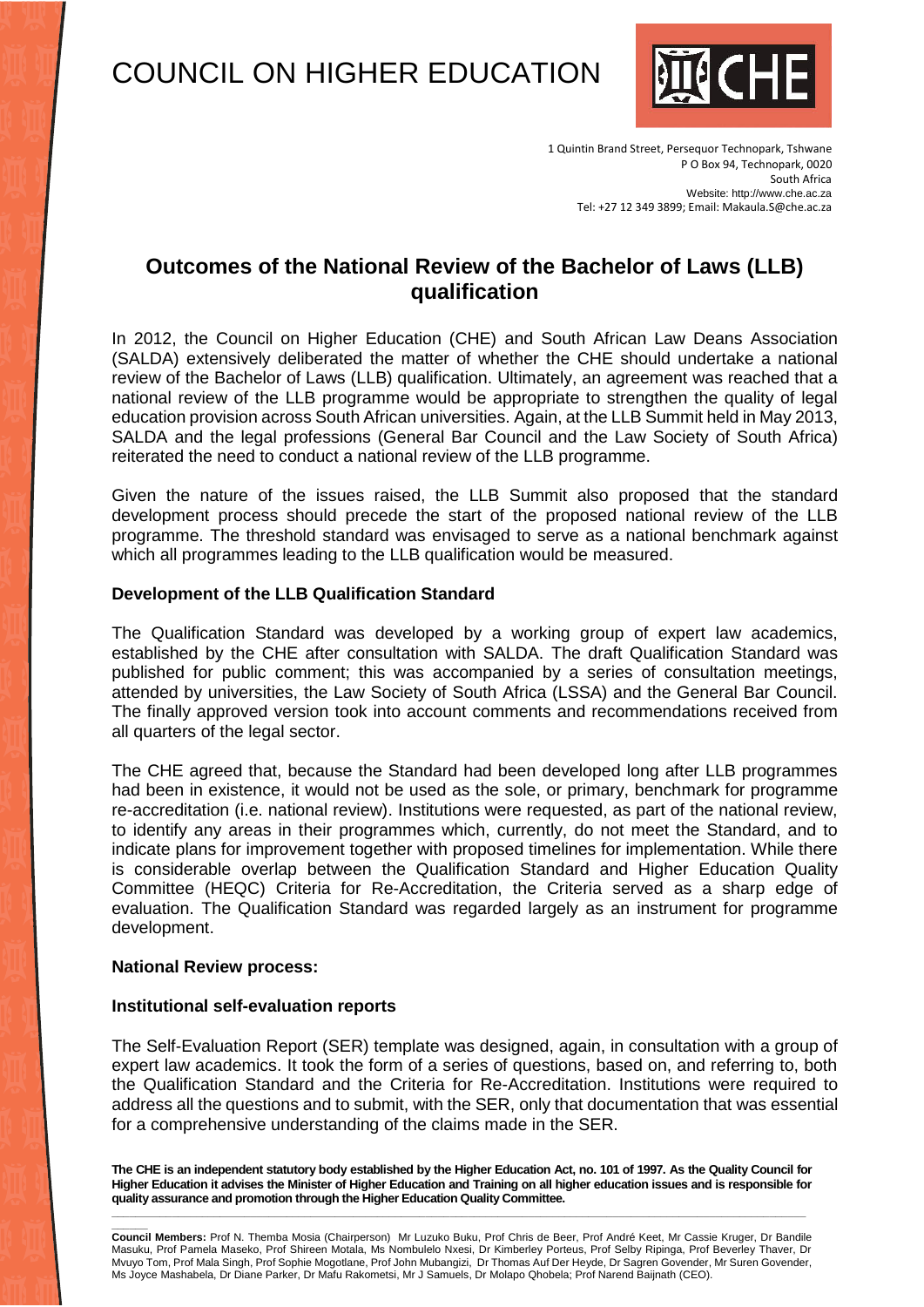The national review included all LLB programmes (whether first-degree integrated programmes or second-degree programmes following a BA (Law), BCom (Law), etc.). It did not include the other such initial programmes, except insofar as credit for law-related modules/courses was transferred to the LLB programme and integrated with the LLB credit requirements.

# **Desktop evaluation of the SERs**

Desktop evaluation of the SERs was conducted by a panel of law educators, many of whom also participated in the development of the Qualification Standard. The desktop evaluation was aimed at advising the institution on aspects of the Qualification Standard that appeared to be in need of attention, and identifying gaps and absences in the SER response to the lines of enquiry. The desktop evaluation reports (DERs) were then moderated, for consistency, by a separate group of expert law academics. Each DER was sent to the institution. In some cases, additional information was requested, to be submitted prior to the site visit; in other cases, supplementary information would be required during the site visit. No comments on the prospects of re-accreditation of the programme were included in the DERs.

# **Institutional site visit**

The site visit is an integral aspect of the national review of a programme. Site visit panels comprised three or four law academics from all 17 participating law schools and a representative from the CHE. A site-visit schedule comprised a series of time slots and included:

- the meeting of the review panel with the relevant Deputy Vice-Chancellor, the head of the academic unit (dean, head of school), programme coordinator/s and the quality assurance manager/representative;
- reading and reflection periods for members of the review panel
- interviews with academic staff, administrative and support staff, students and alumni.
- Visits to libraries, lecture venues, law clinic (if applicable), moot courts, computer facilities and other elements in the physical infrastructure of the institution where relevant.

### **The site-visit report**

The site-visit review panel report is an evidenced-based report that ensures consistency of arguments across the criteria. It further ensures even-handedness and fairness of critical comments, and adequacy of evidence in respect of judgements. The panel ensures that the report is factually accurate, error-free, stylistically acceptable, and has a suitable tone. The site-visit reports together with the SERs provided the HEQC (the decision making body) with a comprehensive understanding of the programme offered at an institution.

The review panel under the guidance of the chairperson agreed in principle –as far as possibleon the provisional judgements on the programme. The review panel reached a broad consensus with regards to judgements related to each criterion and the programme as a whole.

### **HEQC ratification of outcomes**

The National Standards and Review Committee of the HEQC scrutinized and assessed the sitevisit panel reports, together with the institutional SER and any other relevant documentation, and recommended an accreditation outcome to the HEQC.

Prior to making a final decision, the HEQC made its recommendations available to the institution, together with the report on which the recommendations were based. The institutions were given an opportunity to make representations within 21 days of receipt of the draft report. In the representations, the institutions were asked to seek correction of factual information affecting the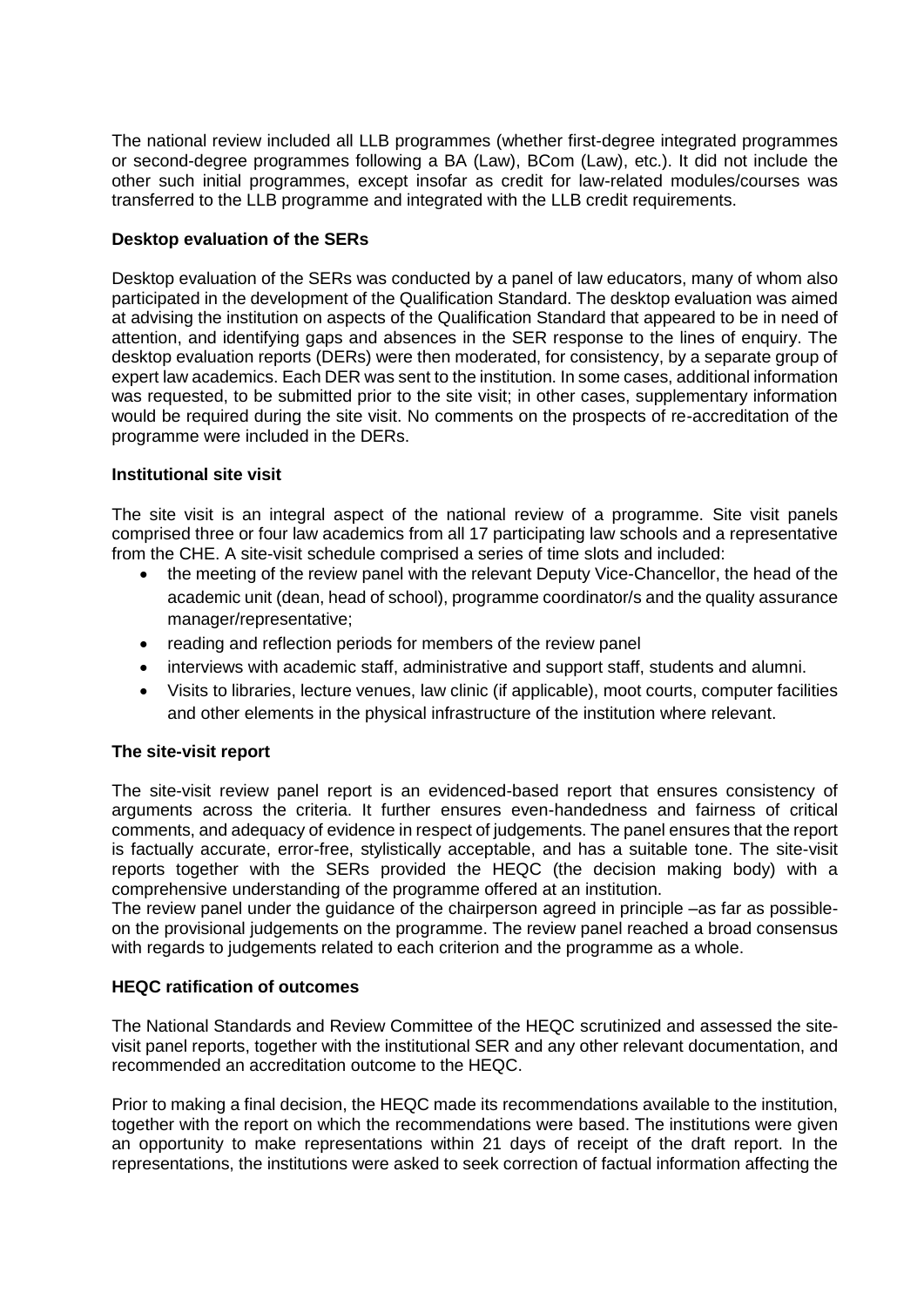findings in the report. Additional evidence was provided to support claims already made, clarify existing claims, but not used to introduce new claims.

Representations were scrutinized and evaluated and the HEQC made its final decision on 30 March 2017. The decision by the HEQC was then conveyed to the relevant institution on 07 April 2017. Notably, the HEQC decision is final and binding on the institution.

# **Final HEQC outcomes of the LLB National Review:**

| Accreditation confirmed, with commendation                                        |                                                                                                   |
|-----------------------------------------------------------------------------------|---------------------------------------------------------------------------------------------------|
|                                                                                   | None                                                                                              |
| <b>Accreditation confirmed</b>                                                    |                                                                                                   |
|                                                                                   | <b>None</b>                                                                                       |
| Re-accreditation subject to meeting specified conditions (in no particular order) |                                                                                                   |
| $\bullet$                                                                         | Nelson Mandela University                                                                         |
| $\bullet$                                                                         | University of Johannesburg                                                                        |
| $\bullet$                                                                         | University of Venda                                                                               |
| $\bullet$                                                                         | University of Limpopo                                                                             |
| $\bullet$                                                                         | <b>Rhodes University</b>                                                                          |
| $\bullet$                                                                         | University of Zululand                                                                            |
| $\bullet$                                                                         | University of the Western Cape                                                                    |
| $\bullet$                                                                         | University of Cape Town                                                                           |
| $\bullet$                                                                         | University of Stellenbosch                                                                        |
| $\bullet$                                                                         | University of Witwatersrand                                                                       |
| $\bullet$                                                                         | University of Fort Hare                                                                           |
|                                                                                   | University of KwaZulu-Natal                                                                       |
|                                                                                   | University of Pretoria                                                                            |
| Notice of withdrawal of accreditation (in no particular order)                    |                                                                                                   |
| $\bullet$                                                                         | <b>North West University</b>                                                                      |
| $\bullet$                                                                         | <b>Walter Sisulu University</b>                                                                   |
| $\bullet$                                                                         | University of South Africa                                                                        |
|                                                                                   | University of the Free State                                                                      |
| <b>Accreditation withdrawn</b>                                                    |                                                                                                   |
|                                                                                   | None                                                                                              |
|                                                                                   | For more information on the outcomes go to page 18 of the <b>Eramowork for National Poview of</b> |

*For more information on the outcomes go to page 18 of the Framework Programmes in Higher Education: [Framework for National Review of programmes in Higher Education](http://www.che.ac.za/sites/default/files/focus_areas/FRW_National%20Review_2015.pdf)*

### **Improvement plans**

The HEQC has requested the universities put measures in place to address the reasons, concerns, conditions and recommendations set out in the institutional review reports. Furthermore, the HEQC requires an Improvement Plan with clear targets, resource allocations and milestones within six months of receipt of the review report. Institutions are therefore required to report to the HEQC from time to time on progress made in respect of improvement to the programme. All improvement plans and progress reports received by the HEQC will be evaluated and the HEQC may, at its discretion and for good reason; request follow-up site visits. Taking into account the progress reports submitted by the institutions, the HEQC will continue to revise and update its re-accreditation decision to reflect improvements made. In cases where the timelines for conditions to be met are not adhered to, or it becomes clear that the conditions are not being adequately addressed, the HEQC may alter a decision of *"Re-accreditation subject to meeting*